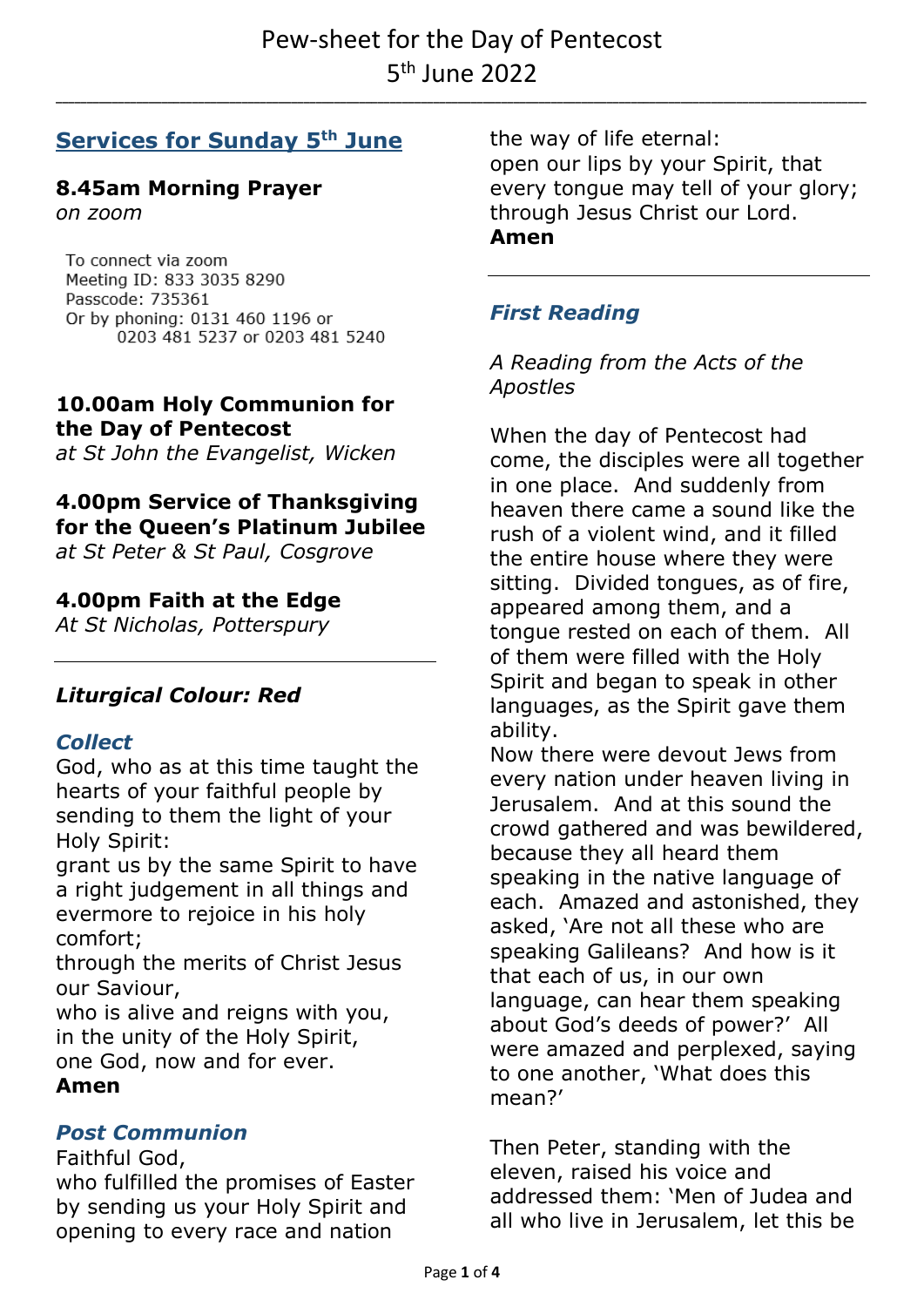known to you, and listen to what I say. This is what was spoken through the prophet Joel: "In the last days, God declares, I will pour out my spirit upon all flesh, and your sons and your daughters shall prophesy, and your young men shall see visions, and your old men shall dream dreams. Even upon my slaves, both men and women, in those days I will pour out my Spirit, and they shall prophesy. Then everyone who calls on the name of the Lord shall be saved"'.

*The Lord is here* **His Spirit is with us**

# *Psalm 104.26-36 & 37b*

#### **I will sing to the Lord as long as I live.**

26 O Lord, how manifold are your works! In wisdom you have made them all; the earth is full of your creatures.

27 There is the sea, spread far and wide, and there move creatures beyond number, both small and great.

28 There go the ships, and there is that Leviathan which you have made to play in the deep.

29 All of these look to you to give them their food in due season. 30 When you give it them, they gather it; you open your hand and they are filled with good.

31 When you hide your face they are troubled; when you take away their breath, they die and return again to the dust.

32 When you send forth your spirit, they are created, and you renew the face of the earth.

**I will sing to the Lord as long as I live.**

33 May the glory of the Lord endure for ever; may the Lord rejoice in his works;

34 He looks on the earth and it trembles; he touches the mountains and they smoke.

35 I will sing to the Lord as long as I live; I will make music to my God while I have my being.

36 So shall my song please him while I rejoice in the Lord.

37 Bless the Lord, O my soul. Alleluia.

**I will sing to the Lord as long as I live.**

**Creator God,**

**send your Holy Spirit to renew this living world, that the whole creation, in its groaning and striving, may know your loving purpose and come to reflect your glory; in Jesus Christ our Lord.**

#### *Second Reading Romans 8.14-17*

**<sup>14</sup>** For all who are led by the Spirit of God are children of God. **<sup>15</sup>** For you did not receive a spirit of slavery to fall back into fear, but you received a spirit of adoption. When we cry, "Abba! Father!" **<sup>16</sup>** it is that very Spirit bearing witness with our spirit that we are children of God, **<sup>17</sup>** and if children, then heirs: heirs of God and joint heirs with Christ, if we in fact suffer with him so that we may also be glorified with him.

#### *This is the word of the Lord* **Thanks be to God**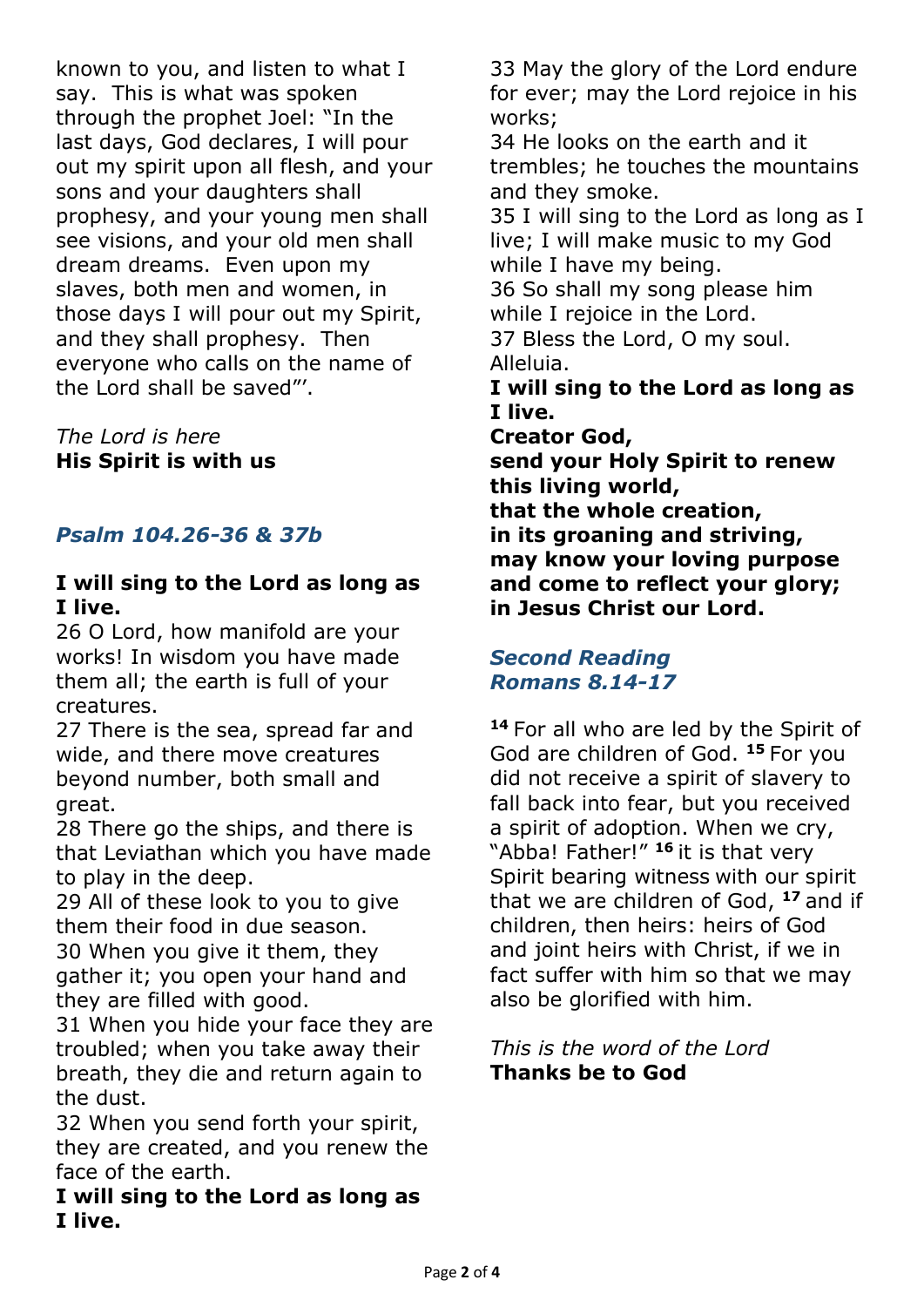#### *Gospel John 14.8-17*

#### *Hear the Gospel of our Lord, Jesus Christ, according to John.* **Glory to you, O Lord**

**<sup>8</sup>** Philip said to him, "Lord, show us the Father, and we will be satisfied." **<sup>9</sup>** Jesus said to him, "Have I been with you all this time, Philip, and you still do not know me? Whoever has seen me has seen the Father. How can you say, 'Show us the Father'? **<sup>10</sup>** Do you not believe that I am in the Father and the Father is in me? The words that I say to you I do not speak on my own, but the Father who dwells in me does his works. **<sup>11</sup>** Believe me that I am in the Father and the Father is in me, but if you do not, then believe because of the works themselves. **<sup>12</sup>** Very truly, I tell you, the one who believes in me will also do the works that I do and, in fact, will do greater works than these, because I am going to the Father. **<sup>13</sup>** I will do whatever you ask in my name, so that the Father may be glorified in the Son. **<sup>14</sup>** If in my name you ask me for anything, I will do it.

**<sup>15</sup>** "If you love me, you will keep my commandments. **<sup>16</sup>** And I will ask the Father, and he will give you another Advocate, to be with you forever. **<sup>17</sup>** This is the Spirit of truth, whom the world cannot receive because it neither sees him nor knows him. You know him because he abides with you, and he will be in you.

*This is the Gospel of the Lord.* **Praise to you, O Christ.**

# **Next week**

# **Wednesday 8th June**

**8.00pm**, a short service of **Night Prayer** *on our South Cleley [Facebook page.](https://www.facebook.com/southcleley)*

### **Thursday 9th June**

#### **6.00pm Meditation Prayer**

*in person or via Zoom.* Contact [Mary McVay](mailto:mary.mcvay@btinternet.com?subject=Christian%20meditation) so she can send you the details.

# **Sunday 12th June**

#### **8.45am Morning Prayer** *on zoom*

# **10.00am Holy Communion for Trinity Sunday**

*at St Leonard, Yardley Gobion*

# **Church Buildings**

**Our buildings are open at the following times: Cosgrove**  Daily 10am-4pm **Potterspury**  Daily 9am to 5pm **Yardley Gobion**  Monday to Saturday 10am-4pm, Sunday 12noon-4pm **Wicken** – the church can be opened if anyone would like to go in for prayer – please see the notice outside for details of who to contact.